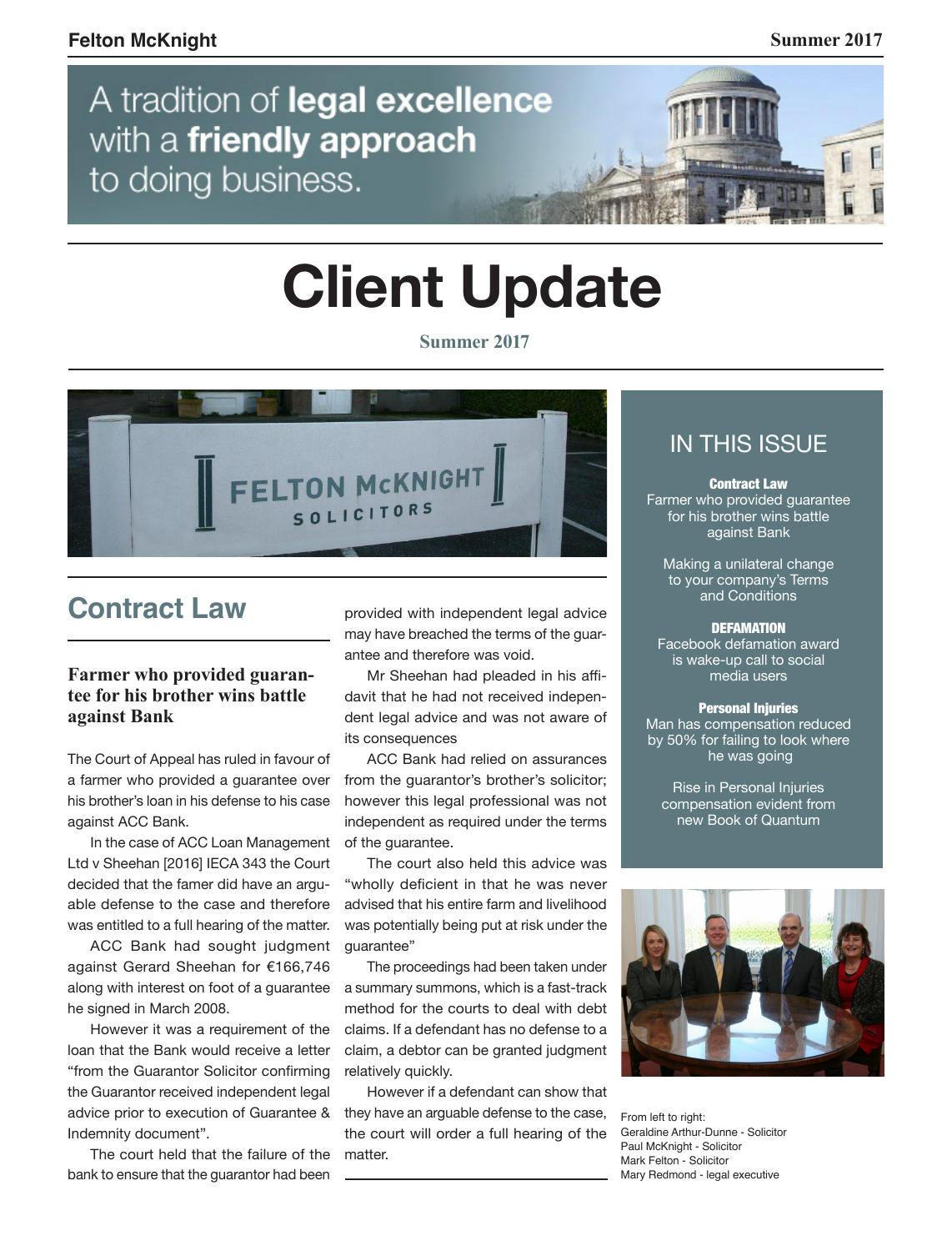#### **Making a unilateral change to your company's Terms and Conditions**

A well-drafted set of terms and conditions will minimise the potential for disagreement and ensure that if your dispute ever does go to court that the agreement between the parties was clear from the outset.

However, for a contract of indefinite duration, many companies will wish to amend their general terms and conditions in response to market changes or business practices.

Sometimes such a contract will include a clause that will allow the company to unilaterally change. If yours do not, it may be worthwhile considering putting one in going forward.

Such clauses may seem unfair as it affords far too much bargaining power to the party in circumstances where even the most diligent customer is unlikely to have read the small print prior to agreement.

However, the EC (Unfair Terms in Consumer Contracts) Regulations 1995 do allow for such clauses to be enforceable in certain circumstances.

These regulations prevent a seller or company from relying on manifestly unfair contractual terms that they have imposed upon their customers.

The regulations provide that any contractual term will be regarded as unfair if "contrary to the requirement of good faith, it causes a significant imbalance in the parties' rights and obligations under the contract to the detriment of the consumer".

A unilateral amendment clause imposed by a seller may be deemed fair depending on the circumstances.

If the consumer contract is of indefinite duration and the seller or company is required to give the consumer reasonable notice of the changes, and also the consumer is free to dissolve the contract at their behest, then the clause will likely be found fair and enforceable.

This 'notice period' is usually given in contracts as 30 days for a consumer to object to the changes upon being notified.

## **Defamation**

## **Facebook defamation award is wake-up call to social media users**

The Circuit Court has made a substantial award in compensation to a man who was defamed by a Facebook post.

In awarding the maximum award of €75,000 Judge John O'Hagan warned that users of social media must take responsibility for the statements that they publicise on the internet.

Defamation law does not distinguish between print and online publication, and the judge urged internet users "to be very careful".

The past number of years has seen a remarkable increase in the amount of defamation proceedings taken as a result of publications on social media.

The case shows how serious the courts are taking online defamation, as well as their willingness to penalise the perpetrators.

# **Personal Injuries**

## **Man has compensation reduced by 50% for failing to look where he was going**

The Circuit Court recently reduced a €50,000 award by 50% after ruling that a man had failed to look where he was going at a train station when boarding a train.

The plaintiff had taken a case against Irish Rail after he had sustained an injury at Tara Street Station in Dublin.

The man had disembarked his train only to realise that he was at the wrong station. He quickly turned to re-board but slipped and fell through the gap between the train and the platform.

The plaintiff was able to bring himself back onto the platform and board the train to continue his journey. He reported the incident at his destination and was required to go to hospital the following day for treatment for a fracture to his shoulder.

He applied to the Injuries Board to assess the damage but Irish Rail declined to have the matter assessed.

The court held that it was an absolute requirement for Irish Rail to warn passengers to mind the gap between the train

and the platform. In this case they had failed to do so. The judge pointed out that there had been eleven previous incidents of passengers falling between a train and a platform in the past five years; however no warning were being given by the train drivers for passengers to mind the gap as they alighted.

The court awarded the plaintiff €50,000 but reduced this award by 50% on the basis of contributory negligence. This means that the court found that the plaintiff was partly to blame for the accident as he had failed to look where he was going because he was distracted.

This finding reduced the award in half to an overall figure of €25,000.